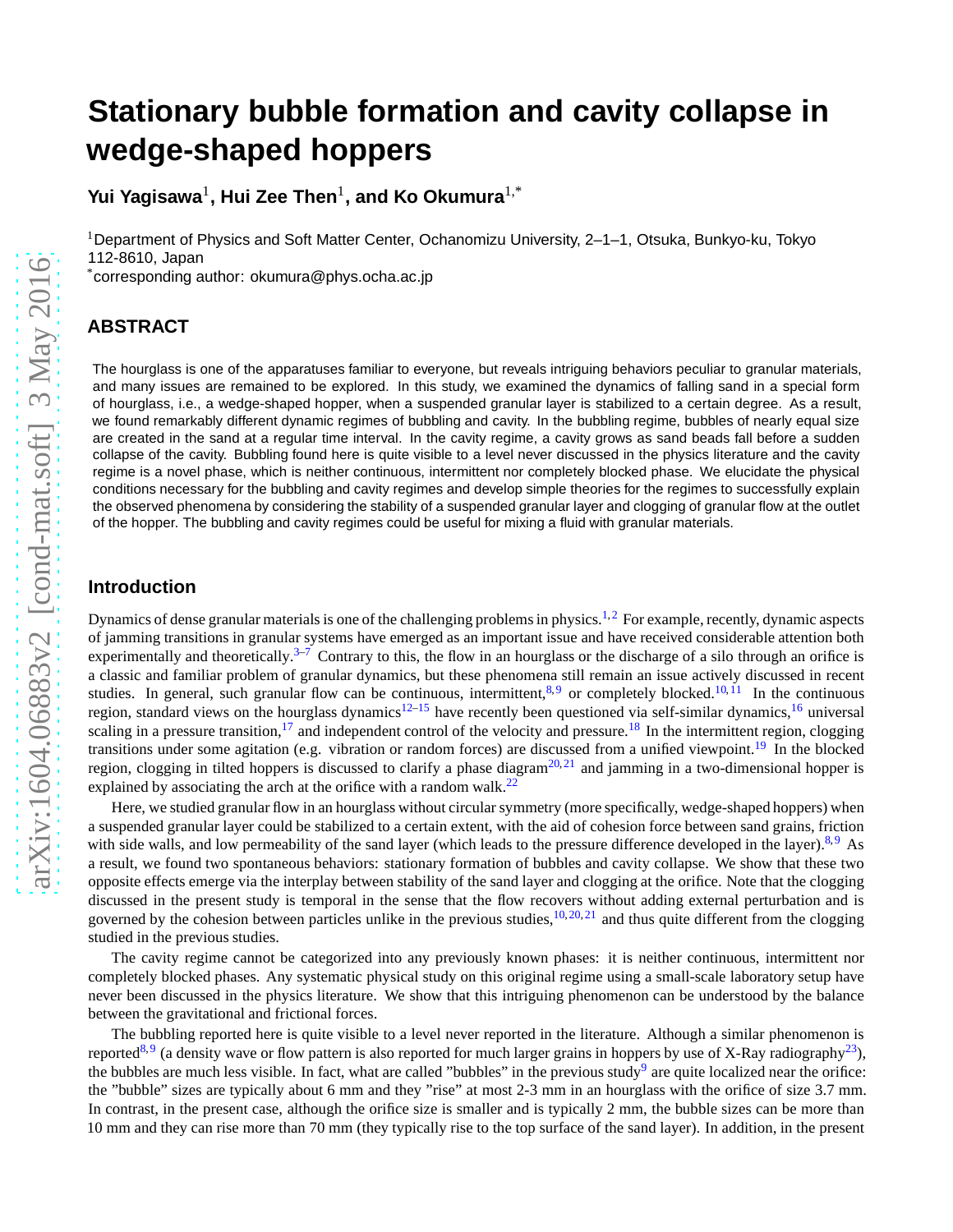case, more than one bubble can coexist at the same time, as often seen when bubbles are created not in sand but in liquid.

Since the bubbling in the present study is so clear as if it appeared in liquid, it is possible to study the bubble size and the rising speed in detail. As a result, we elucidate the dependence of the period of bubble nucleation on the geometry of hourglass and clarify the importance of clogging in the periodic motion.

Note that, although visible bubbling in a granular layer has been discussed for fluidized beds,  $24.25$  $24.25$  bubbles in the context emerge as a result of an externally imposed fluid flow. In contrast, bubbles discussed here appear spontaneously and repeatedly in an hourglass without any externally imposed flow.

### **Results**

We use a transparent closed cell of height 2*H*, thickness *L*, and slope  $\alpha$  (that defines the angle  $\theta$  via  $\alpha = \tan \theta$ ), as shown in Fig. [1\(](#page-2-0)a) and (b). The cell is half-filled with glass beads, which are nearly monodisperse. The outlet width 2*w* of the cell is much larger than the average diameter *d* of the beads. By rotating the cell upside down, all the glass beads in the cell that are initially located above the outlet start falling down through the outlet due to gravity.

#### **Dynamic regimes**

Depending on the parameter set, *d*, *L*, θ, and *w*, the dynamics are categorized into three regimes. (1) Bubbling regime: small air bubbles are regularly created at the outlet and goes up to disappear, as shown in Fig. [1\(](#page-2-0)c). (2) Cavity regime: a large cavity starts to grow from the outlet to finally collapse, as seen in Fig.  $1(d_1)$  $1(d_1)$  and  $(d_2)$ . (3) Intermediate regime: a cavity grows upwards first but later glass beads accumulate near the clogged outlet, leading to a "rising cavity," as in Fig. [1\(](#page-2-0)e).

The phase diagrams in Fig. [2](#page-3-0) can be physically understood by considering the following points:

(1) The dynamic regime is determined as a result of competition of the stability of the bottom free surface of the sand layer and the clogging at the orifice. A cavity can keep growing only when the free surface is stable and only when clogging is difficult to occur. Bubbling occurs under the opposite conditions (low stability and easy clogging): a bubble looks as if to "rise up" in the granular medium, as a result of the collapse of the top part (due to low stability) followed by the accumulation of sand (due to clogging).

(2) The stability is increased when particles are fine. This is because the cohesive force between particles becomes large when the sand is fine. This is well-known at least empirically and explained frequently in terms of capillary bridges between sand particles originating from a tiny amount of water located at the contacts between grains.<sup>[1,](#page-9-0)[2](#page-9-1)</sup> The ratio of the capillary force  $k\gamma d$  to the gravitational force  $\rho g d^3$  for a particle of diameter *d*, which scales as  $k(l/d)^2$ , becomes larger when particle becomes small. Here, γ,ρ and *g* are the surface tension of water, the density of the particle, and the gravitational acceleration, defining the capillary length  $l = \sqrt{\gamma/(\rho g)}$ . In the atmospheric humidity, the numerical coefficient *k*, which reflects the amount of water at the contacts of particles, would be very small. However, for example, when *d* is 30  $\mu$ m, the ratio  $k(l/d)^2$  could become comparable to unity because *l* is about 3 mm: for small particles, the cohesive force can excel the gravitational force. Another reason for the high stability of fine particles is the small permeability of the sand layer formed by fine grains. This will help create pressure difference in the sand layer, contributing the stability. This point will be discussed in more detail in the next two sections.

(3) The clogging occurs easily when the slope is small and when the cell is thin. Easy clogging for small slopes is reasonable: the smaller the slope is, the more concentrated towards the outlet the falling sand beads are. Easy clogging for thin cells (small L) is understandable from snapshots in Fig.  $1(d_1)$  $1(d_1)$ , as explained as follows. In each snapshot, we can observe streams of falling sand whose width and numbers are changing with time (for example, in the left-most snapshot in Fig. [1](#page-2-0)  $(d_1)$ ) we recognize 4 streams three of which have almost the same width while the left-most stream is the widest). When the cell thickness is small and comparable to a typical width of such streams, the flow flux averaged by the orifice area is essentially the same with the flow flux of the stream. However, when the cell thickness is large and several streams are observed with some spacing between them as in Fig.  $1(d_1)$  $1(d_1)$ , the average flux at the orifice is smaller than the flow flux of the streams. As a result, we expect that clogging is more difficult to occur in a cell of large thickness because of the smaller average flux (Note that the stability is not completely independent from the clogging: The flux is correlated with the stability of the free surface so that high (low) stability implies that clogging is difficult (easy)). In summary, clogging is easy to occur for thin cells whose slope is small.

On the basis of the above points  $(1)-(3)$ , the phase diagrams in Fig. [2](#page-3-0) can be physically understood: The cavity regime should be observed only when the diameter *d* of sand is small (for strong cohesion and low permeability), the cell thickness *L* is large, and the angle  $\theta$  is large (for clogging to be difficult), whereas the bubbling regime tends to be seen under the opposite conditions, i.e., when *d* is large, *L* is small, and  $\theta$  is small. These tendencies are clearly confirmed in Fig. [2](#page-3-0) for  $w = 1$  mm.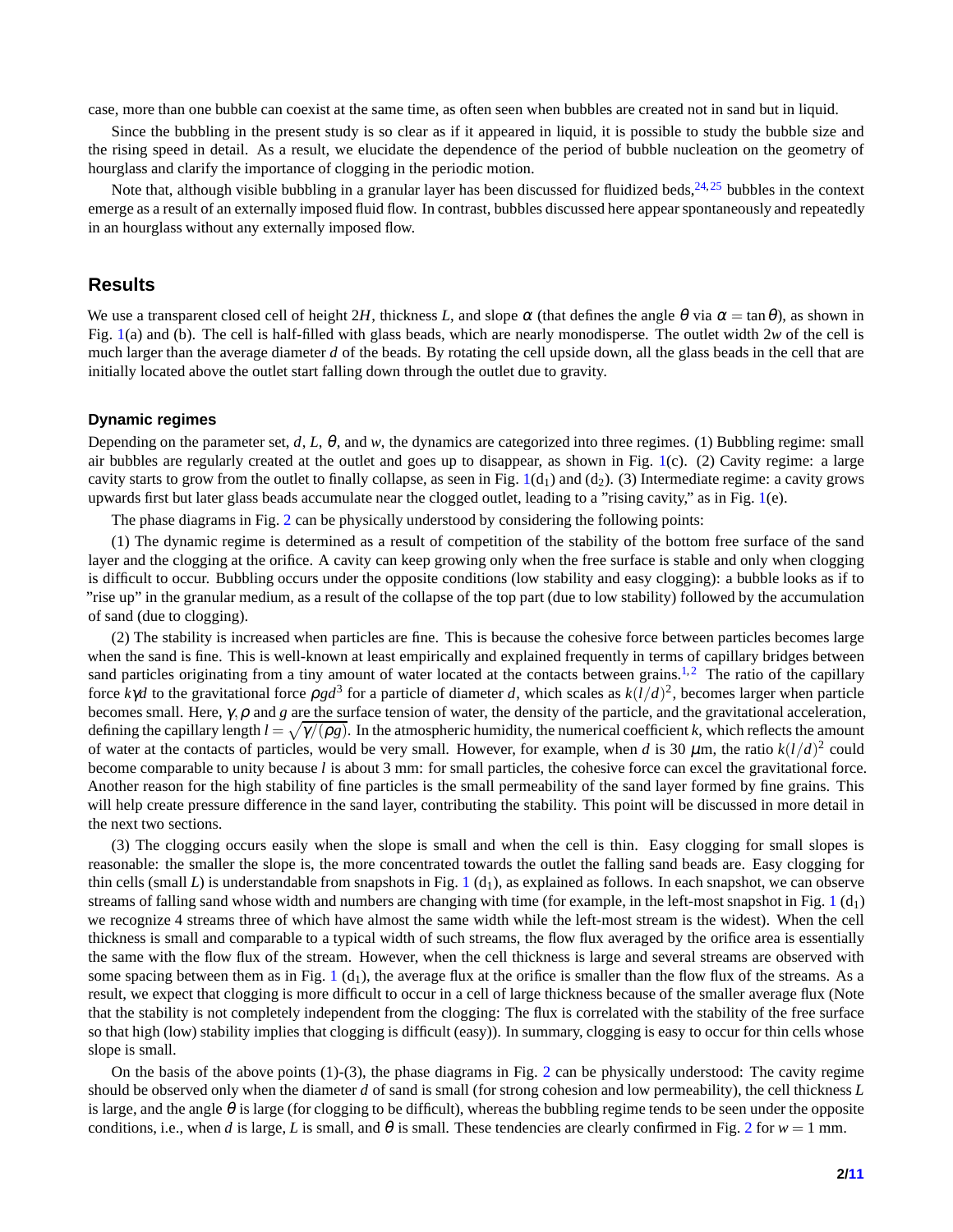<span id="page-2-0"></span>

**Figure 1.** (a) Illustration of an hourglass without circular symmetry. The front and lateral sides are defined as indicated by the arrows. (b) The front view of the upper half of the acrylic cell in (a). The position of the top and bottom surfaces of the sand layer measured from the outlet is called  $h_t$  and  $h_b$ , respectively. The slope is called  $\alpha$  (= tan $\theta$ ). (c) Series of snapshots taken from the front side of the cell in the bubbling regime where the diameter of glass beads *d*, the cell thickness *L*, the half size of the outlet *w* and the angle  $\theta$  are given as  $(d, L, w, \theta) = (60, 3, 1, 72.4)$  in the units  $\mu$ m, mm, mm, and deg., respectively. (d<sub>1</sub>) Snapshots taken from the lateral side in the cavity regime for  $(d, L, w, \theta) = (30, 56, 1, 72.4)$  in the same units. (d<sub>2</sub>) Snapshots taken from the front side in the cavity regime for  $(d, L, w, \theta) = (30, 56, 1, 72.4)$ . (e) Snapshots from the front side in the intermediate regime for  $(d, L, w, \theta) = (30, 3, 1, 72.4)$ . Corresponding movies are available for (c) and (d<sub>1</sub>), as Supporting Information video files.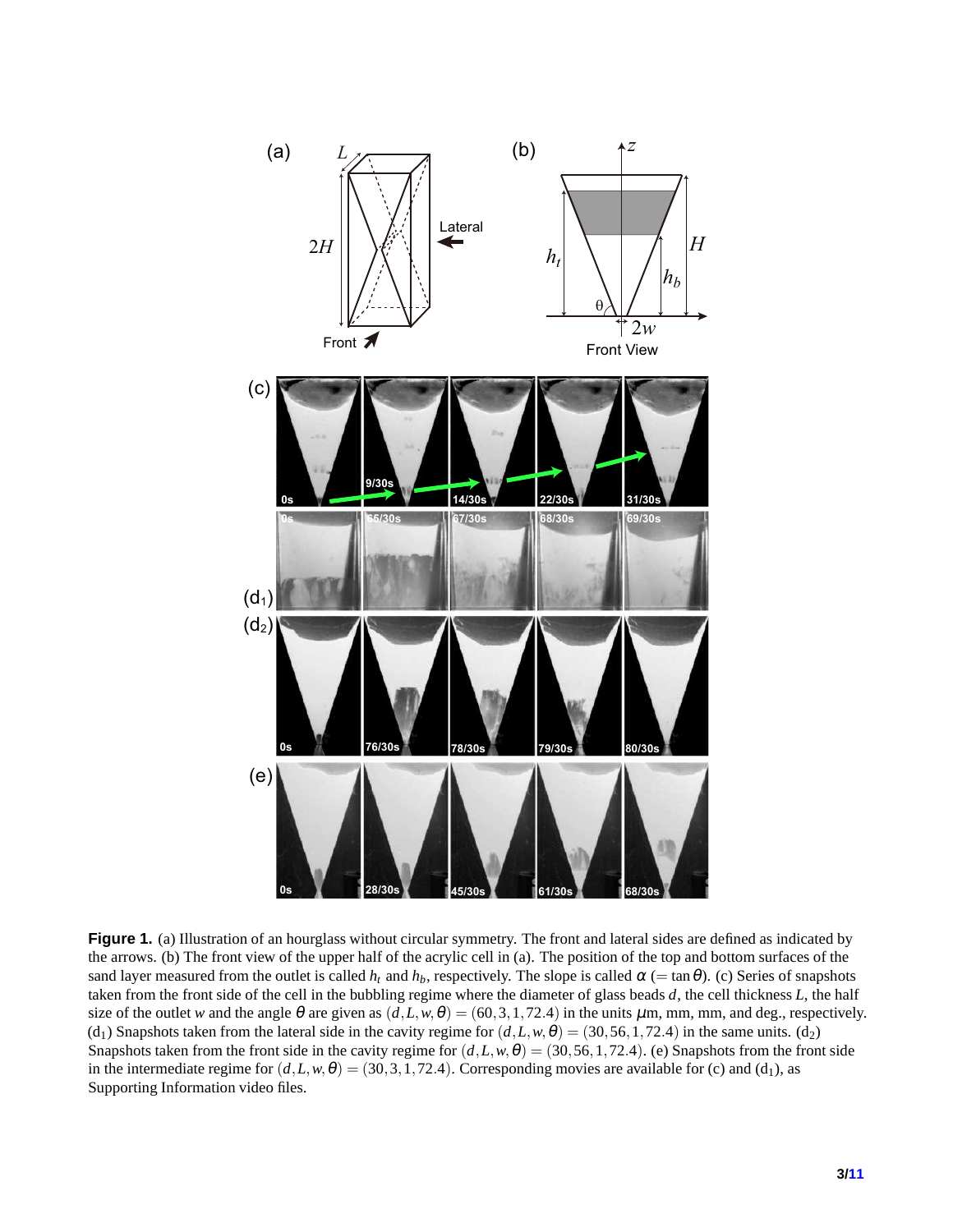<span id="page-3-0"></span>

**Figure 2.** Phase diagram as a function of  $\theta$  and *d* obtained from thin (a) and thick (b) cells.

#### **Bubbling regime**

In the bubbling regime, the *n*th bubble is created as follows. First, a cavity is nucleated at the outlet at time  $t = t_{\text{cav}}^{(n)}$  and, then the cavity grows as beads keep falling  $(t_{\text{cav}}^{(n)}$  is the nucleation time of the *n*th cavity). At time  $t = t_{\text{bub}}^{(n)}$ , clogging occurs at the outlet, closing the outlet: this is the moment of creation of a bubble  $(t_{\text{bub}}^{(n)}$  is the creation time of the *n*th bubble). The *n*th bubble thus created rises up in the granular medium upwards, whereas after a short waiting time  $t_w^{(n)}$  (i.e., at time  $t_{\text{cav}}^{(n+1)} = t_{\text{bub}}^{(n)} + t_w^{(n)}$ ) the next  $(n+1)$ th cavity is nucleated at the clogged part at the bottom, which leads to the next bubble.

To quantify this dynamics, the positions of the top and bottom surfaces of the sand layer,  $h_t$  and  $h_b$  (defined in Fig. [1\(](#page-2-0)b)), are plotted in Fig. [3\(](#page-4-0)a) for a parameter set in the bubbling regime. The position of the bottom is marked by squares: Filled and open squares correspond to the data before and after the clogging at  $t = t_{\text{bub}}^{(n)}$ , respectively. In other words, filled and open squares stand for the top surface of a cavity and that of a bubble, respectively.

Figure  $3(a)$  $3(a)$  shows a repeated or regular dynamics: the time interval between consecutive bubble creations, the rising speed of bubbles, and the initial bubble size are almost constant. As seen in Fig. [3\(](#page-4-0)a), the cavity nucleation (at time  $t = t_{\text{cav}}^{(n)}$ ) and the bubble formation (at time  $t = t_{\text{bub}}^{(n)}$ ) occur regularly and the interval defined as  $T^{(n)} = t_{\text{cav}}^{(n+1)} - t_{\text{cav}}^{(n)}$  is almost a constant *T*. The growing speed of the *n*th cavity  $V^{(n)} = (dh/dt)^{(n)}$  defined for the interval from  $t_{\text{cav}}^{(n)}$  to  $t_{\text{bub}}^{(n)}$  is also almost a constant *V*, whereas the velocity  $V^{(n)}$  is comparable to the rising speed of the *n*th bubble defined after  $t_{\text{bub}}^{(n)}$ . This means that the initial bubble size  $B^{(n)}$ , defined as  $B^{(n)} = h_b(t_{\text{bub}}^{(n)})$ , is also a constant *B*, as seen in Fig. [3\(](#page-4-0)a), whereas the following equation holds:

<span id="page-3-2"></span>
$$
B^{(n)} = V^{(n)}(T^{(n)} - t_w^{(n)}) = V^{(n)}(t_{\text{bub}}^{(n)} - t_{\text{cav}}^{(n)}).
$$
\n(1)

The *n* - independence of the growing speed  $V^{(n)} = (dh_b/dt)^{(n)}$  is interpreted as follows. This quantity essentially corresponds to the collapsing speed of the bottom surface (at height  $z = h_b$ ) of the suspended granular layer, which can be determined as follows. By introducing a life time  $\tau$  of a sand particle after the moment the sand particle is exposed to the sand-air interface (positioned at height  $z = h_b$ ), we simply obtain *the growing speed of a cavity or the rising speed of a bubble*,

<span id="page-3-1"></span>
$$
V = dh_b/dt = d/\tau. \tag{2}
$$

As seen in Fig. [3\(](#page-4-0)a), the slope  $(dh_b/dt)^{(n)}$  is almost independent of *n* and  $h_b$  (although the slope has a slight tendency to increase with  $h_b$ ). This means that the life time  $\tau$  and the rising speed of bubbles are also independent of *n* and  $h_b$  (although  $\tau$  has a slight tendency to decrease with  $h_b$  and the average rising speed of bubbles has a slight tendency to increase with  $h_b$ ). The physical nature of  $\tau$  will be explored in Discussion.

The *n* - independence of the initial bubble size  $B^{(n)}$  is interpreted as follows. We introduce the two dimensional volume fraction of sand beads in the layer  $\phi$ , which is practically assumed to be the random closed packing value  $\phi_c$  as an approximation. The volume flux created at the bottom surface of the sand layer,  $Q_b$ , is given as  $Q_b = \phi SV$ , where *S* is the surface area of the free surface at  $z = h_b$  (note that in the bubbling regime, L is smaller than the typical width of streams of flowing sand mentioned above) and thus given by  $S = Lh_b/\alpha$  (when w is small). The maximum flux at the outlet  $Q_0$  is estimated as  $Q_0 = \phi_c S_0 V_0$ , with the section area  $S_0 = 2wL$  of the cell at the outlet  $(z = 0)$  (see Fig. [1\(](#page-2-0)b)) and the velocity at the outlet  $V_0$ . This velocity is determined by  $V_0^2 = 2g(h_b - \Delta)$ , where *g*∆ expresses a small energy dissipation (per unit mass) for sand beads falling off from the surface after gliding on the cell wall of the slope  $\alpha$ . By noting that  $Q_b \simeq h_b$  and  $Q_0 \simeq \sqrt{h_b}$  ( $\Delta$  is generally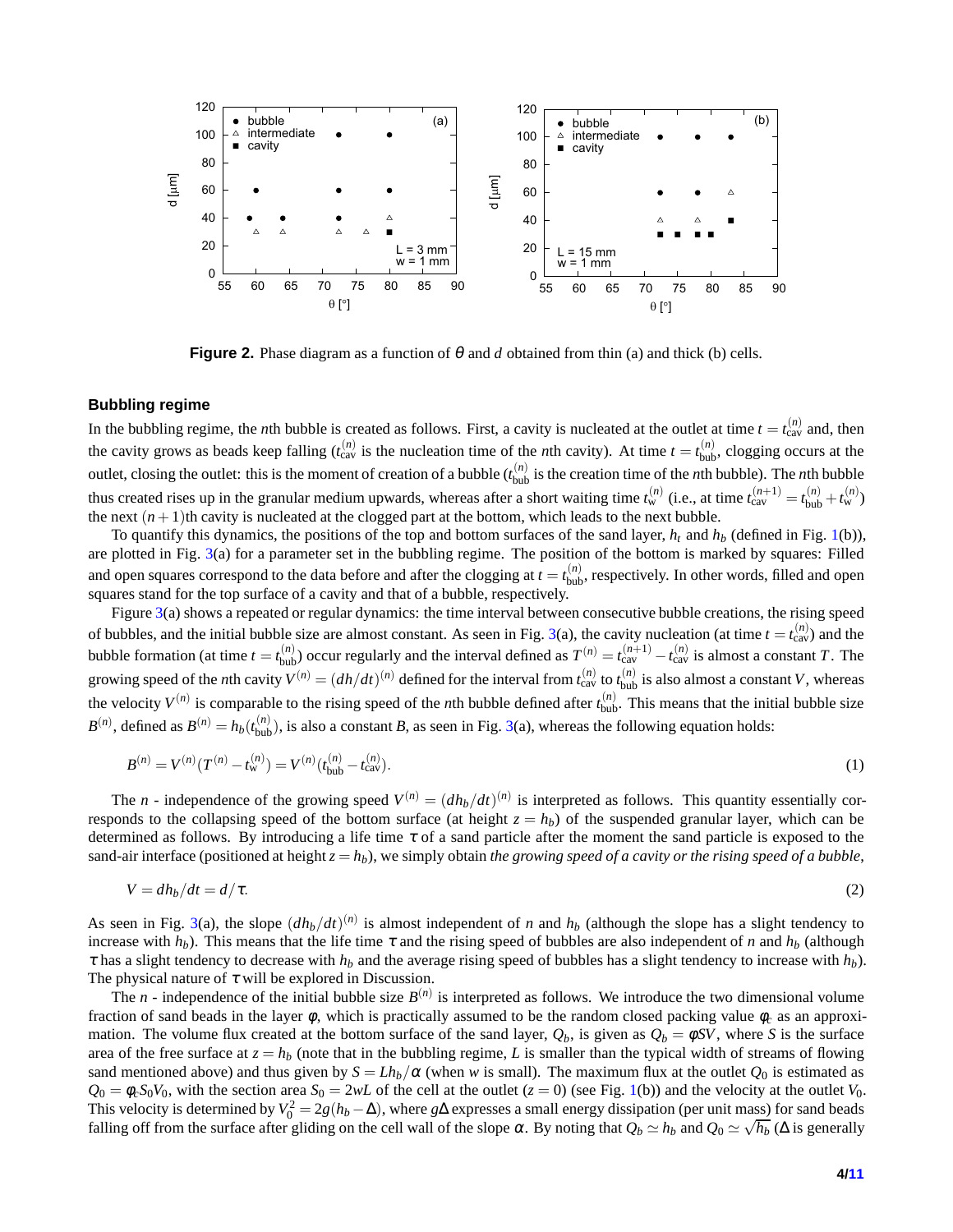<span id="page-4-0"></span>

**Figure 3.** (a)  $h_t$  and  $h_b$  (see Fig. [1\(](#page-2-0)b)) vs time in the bubble regime for  $d = 60 \mu$ m,  $L = 3 \text{ mm}$ ,  $w = 1 \text{ mm}$ , and  $\theta = 72.4^{\circ}$ The quantities  $t_{\text{cav}}^{(n)}$ ,  $t_{\text{bub}}^{(n)}$ , and  $t_w^{(n)}$  are the nucleation time of the *n*th cavity, the creation time of the *n*th bubble, and the waiting time for the  $(n+1)$ th cavity, respectively. The horizontal dashed line shows the average value *B* of the bubble size  $B^{(n)}$  at the time of bubble creation. (b) *V* and *B* vs *L* for a given *w*,*d*, and  $\theta$ . (c) *V* and *B* vs 2*w* for a given *L*,*d*, and  $\theta$ . (d) *V* and *B* vs *d* for a given  $w, L$ , and  $\theta$ . (d) V and B vs  $\alpha$  (= tan  $\theta$ ) for a given L, d, and w. The fitting curves for (c), (d), and (e) are given as,  $B = (0.63 \pm 0.15) \times (2w)^{0.43 \pm 0.28}$ ,  $B = 27d^{-0.85}$  and  $V = (0.021 \pm 0.000) \times d$ , and  $B = (0.47 \pm 0.06) \times \alpha^{0.54 \pm 0.09}$ , respectively.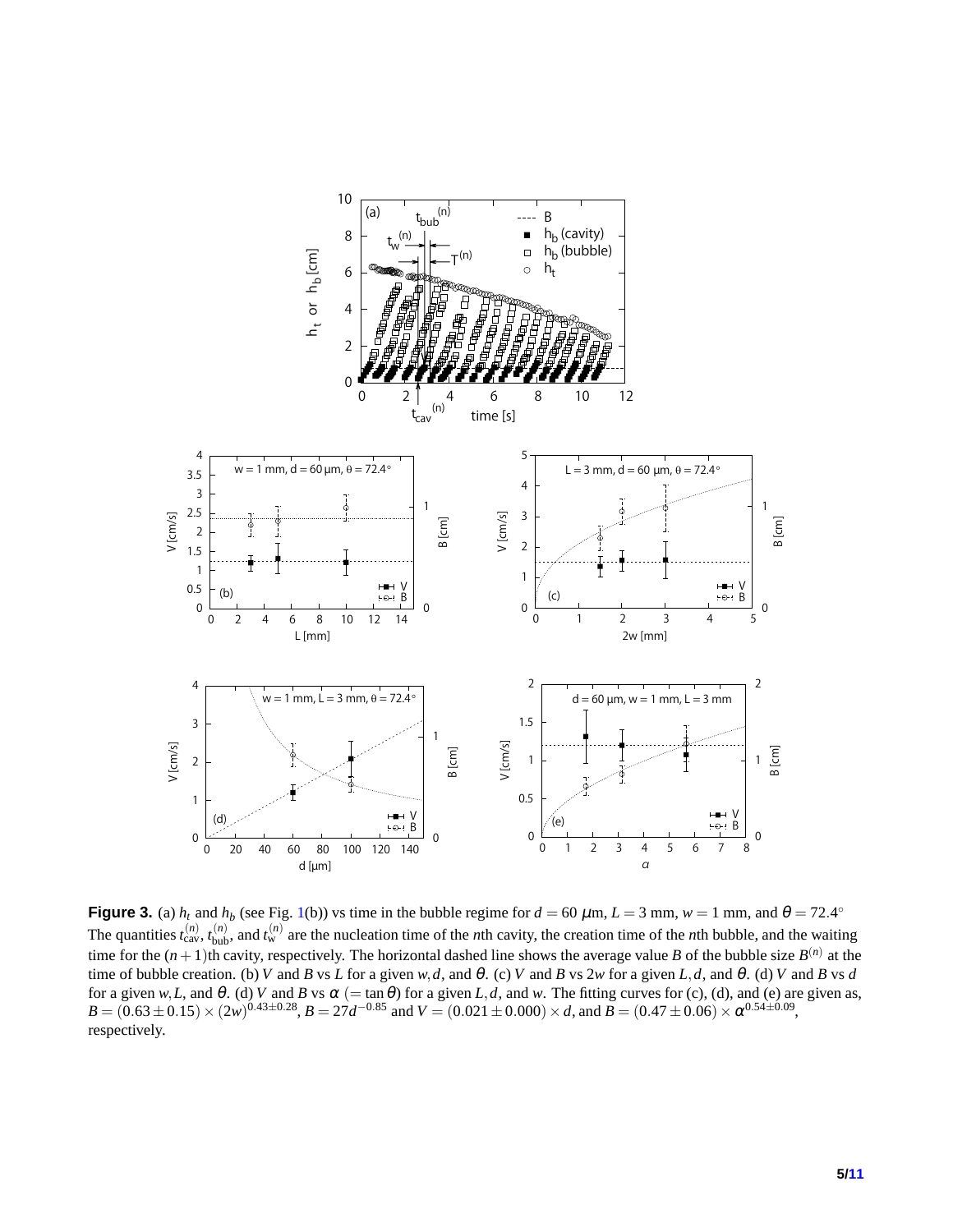small in the experiments), we see that, just after the nucleation of a cavity, the clogging does not occur, because  $Q_b < Q_0$  (i.e.,  $h_b < \sqrt{h_b}$ ) for small  $h_b$ . Then, the critical condition for clogging is given by  $Q_b = Q_o$ . The value of  $h_b$  obtained by solving this critical condition in favor of  $h_b$  corresponds to the bubble size *B* (This is because the size of  $h_b$  at the creation of the bubble is the definition of the initial size of the bubble, *B*, as defined above). From this clogging condition and Eq. [\(2\)](#page-3-1), we obtain

<span id="page-5-0"></span>
$$
B = u\beta \quad \text{with} \quad \beta = g(2\alpha w\tau/d)^2 \tag{3}
$$

where  $u = 1 + \sqrt{1 - 2\Delta/\beta}$  with  $\Delta \ll \beta$ . This explains why the horizontal dashed line in Fig. [3\(](#page-4-0)a) gives a well-defined average value *B*, that is, why  $B^{(n)}$  is almost independent of *n*. Since the waiting time  $t_w^{(n)}$ , which corresponds to the reorganization time for an once packed granular layer formed near the outlet to destabilize (see below for more details), is expected to be *n*-independent, the *n*-independence of  $V^{(n)}$  and  $B^{(n)}$  justify the *n*-independence of  $T^{(n)}$  [see Eq. [\(1\)](#page-3-2)].

The agreement of the above theory with experiment is seen in different ways in Figure [3\(](#page-4-0)b)-(e), which supports Eqs. [\(2\)](#page-3-1) and [\(3\)](#page-5-0). Note that *B* is predicted as an increasing function of  $\alpha w/d$  from Eq. [\(3\)](#page-5-0) as understood from the approximate expression  $B \simeq 2\beta$  obtained in the limit  $\Delta \ll \beta$ . Then all the following behaviors shown in Figure [3\(](#page-4-0)b)-(e) are consistent with Eqs. [\(2\)](#page-3-1) and [\(3\)](#page-5-0), if the dependence of  $\tau$  on *d* is relatively weak. (1) Figure [3\(](#page-4-0)b) shows that *V* and *B* are independent of *L*. (2) Figure 3(c) shows that *V* is independent of *w* and that *B* increases with *w*. (3) Figure [3\(](#page-4-0)d) shows that *V* increases with *d* and that *B* decreases with *d*. (4) Figure [3\(](#page-4-0)e) shows that *V* is independent of  $\alpha$  and that *B* increases with  $\alpha$ .

The importance of a weak and localized pressure difference created near the orifice was clearly shown in the intermittent regime.<sup>[8,](#page-9-4)[9](#page-9-5)</sup> They showed the existence of the active phase in which the flow through the orifice is maintained and the pressure difference increases with the increase in  $h<sub>b</sub>$  till the bubble disappears. This active phase is followed by the inactive phase in which the flow through the orifice is stopped and the pressure difference decreases till the creation of the next cavity. During the active phase, because of the transfer of sand from the upper to lower chamber, the pressure in the sand layer near the orifice becomes larger than the pressure in the upper chamber due to the compression and expansion of air in the lower and upper chambers, respectively, provided that the chambers are closed (Note, however, this is true only when  $h_t$  decreases as  $h_b$  increases; see Fig. [4\)](#page-6-0). This pressure difference helps stabilize the bottom of the sand layer, leading to a complete stop of the flow, i.e., to an initiation of the inactive phase. During the inactive phase the pressure differences thus created is gradually reduced by the permeation of air in the sand layer till the bottom of the sand destabilizes again, leading to an intermittent dynamics. They developed a theory describing the duration of inactive phase *T<sup>i</sup>* on the basis of the Darcy law on the permeation of viscous fluid in porous materials and confirmed the theory by experiments. However, they did not give a theory describing the duration of the active phase  $T_a$  although they indicated the importance of clogging, by explicitly saying<sup>[9](#page-9-5)</sup> "the plug was created when the flux of particles coming from the free-fall arch (corresponding to the bottom surface of the sand layer at  $z = h_b$ ) was too large to pass through the orifice rapidly." Note here the following points for this series of study:<sup>[8,](#page-9-4)[9](#page-9-5)</sup> (1) They claimed that the period  $T_i + T_a$  was quite robust and independent of the grain size and explained the characteristic order of the period by the Darcy dynamics in the first series of study;<sup>[8](#page-9-4)</sup> (2) However, in the second series of study<sup>[9](#page-9-5)</sup> the view on the robustness was modified and they suggested the importance of clogging in the active phase as above but without developing a theory.

Bubbling in the present study and in the previous studies<sup>[8,](#page-9-4)[9](#page-9-5)</sup> are quite different. The size of bubbles is much larger and the life time of bubbles is much longer in the present study. A marked difference is that bubbles in the present cases never disappears before they reach the top of the sand layer *h<sup>t</sup>* . In addition, more than one bubble can coexist in the sand layer in the present case.

However, we consider that the pressure difference is still important in the present bubbling regime, which is an intermittent regime as in the previous studies, <sup>[8,](#page-9-4)[9](#page-9-5)</sup> although detailed effects should be rather different (see below). For example, the period  $T_i$  in the previous study, in which period the pressure difference is reduced, corresponds to the waiting time  $t_w$  in the present study. Our theoretical arguments based on the clogging condition given above provides an estimate for the counterpart of *T<sup>a</sup>* in which period the pressure difference is increased, whereas any explicit estimates are not available in the previous studies.<sup>[8,](#page-9-4)[9](#page-9-5)</sup> The counterpart of  $T_a$  is here defined as  $t_a \equiv t_{\text{bub}}^{(n)} - t_{\text{cav}}^{(n)}$ , through the relation  $t_a \simeq B/V$ . This expression implies that the time  $t_a$  increases with  $\alpha$  and *w* and decreases with *d* (see Eqs. [\(2\)](#page-3-1) and [\(3\)](#page-5-0)). We have confirmed that this is indeed the case in our experiments on the basis of the data shown in Fig.  $3(b)-(e)$  $3(b)-(e)$ .

Note that the dependence of  $t_a$  on *d* in the present study is the opposite to that of  $T_a$  on *d*:  $t_a$  decreases with *d* whereas  $T_a$ increases with *d*. This is a clear experimental fact while the dependence of *t<sup>a</sup>* on *d* is explained by the present theory. This suggests that although the physical mechanisms of bubbling in the present and previous studies are conceptually similar but the details are quite different.

#### **Cavity regime**

In Fig. [5\(](#page-6-1)a), the sudden collapse of the cavity is quantified by plotting  $h_t$  as a function of  $h_b$  at the moment of collapse; the critical values are respectively denoted  $h_t^c$  and  $h_b^c$  in the plot.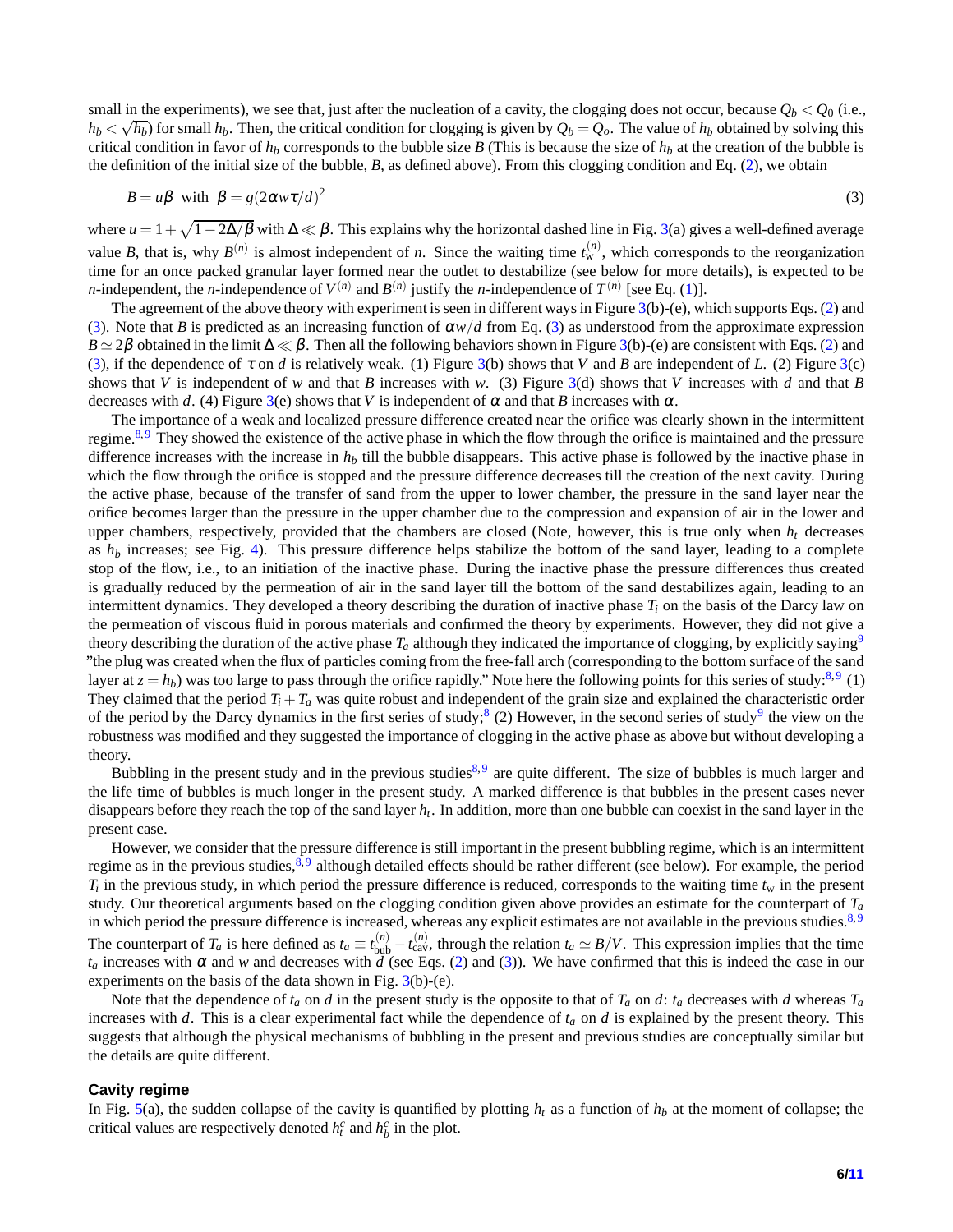<span id="page-6-0"></span>

**Figure 4.** Creation and non-creation of air pressure difference in the chambers of an hourglass. The shaded areas stand for the regions occupied by the sand, which is here considered as completely impermeable. In the change from (a) at the time  $t = 0$  to (b) at the time  $t = t_1$ , the pressure difference is created because of the changes in volume of the air in the chambers (from the volumes  $V_1$  and  $V_2$  to  $V_1 + dV$  and  $V_2 - dV$ ). In the changes from the state in (a) to the state in (c), the pressure difference is not created, corresponding (nearly) to the case in the cavity regime.

<span id="page-6-1"></span>

**Figure 5.** (a)  $h_t^c$  vs  $h_b^c$ , i.e.,  $h_t$  vs  $h_b$  (See Fig. [1\(](#page-2-0)b)) at the moment of the collapse of a cavity in the cavity regime, for various θ, i.e.,  $\alpha = \tan \theta$  with  $L = 56$  mm,  $2w = 2$  mm and  $d = 30$  μm. The data for a fixed θ (or  $\alpha$ ) is on a straight line as predicted. To avoid overlap, the values of  $h_t^c$  in each series are scaled as suggested on the plot. (b) *m* vs  $\alpha$ . The quantity *m* is here obtained experimentally from the slope of the line fitting the  $h_t^c - h_b^c$  plot (without the rescaling for avoiding the overlap). The data are on the straight line as predicted, with the slope predicts the friction coefficient  $\mu$  between sand particles and cell walls.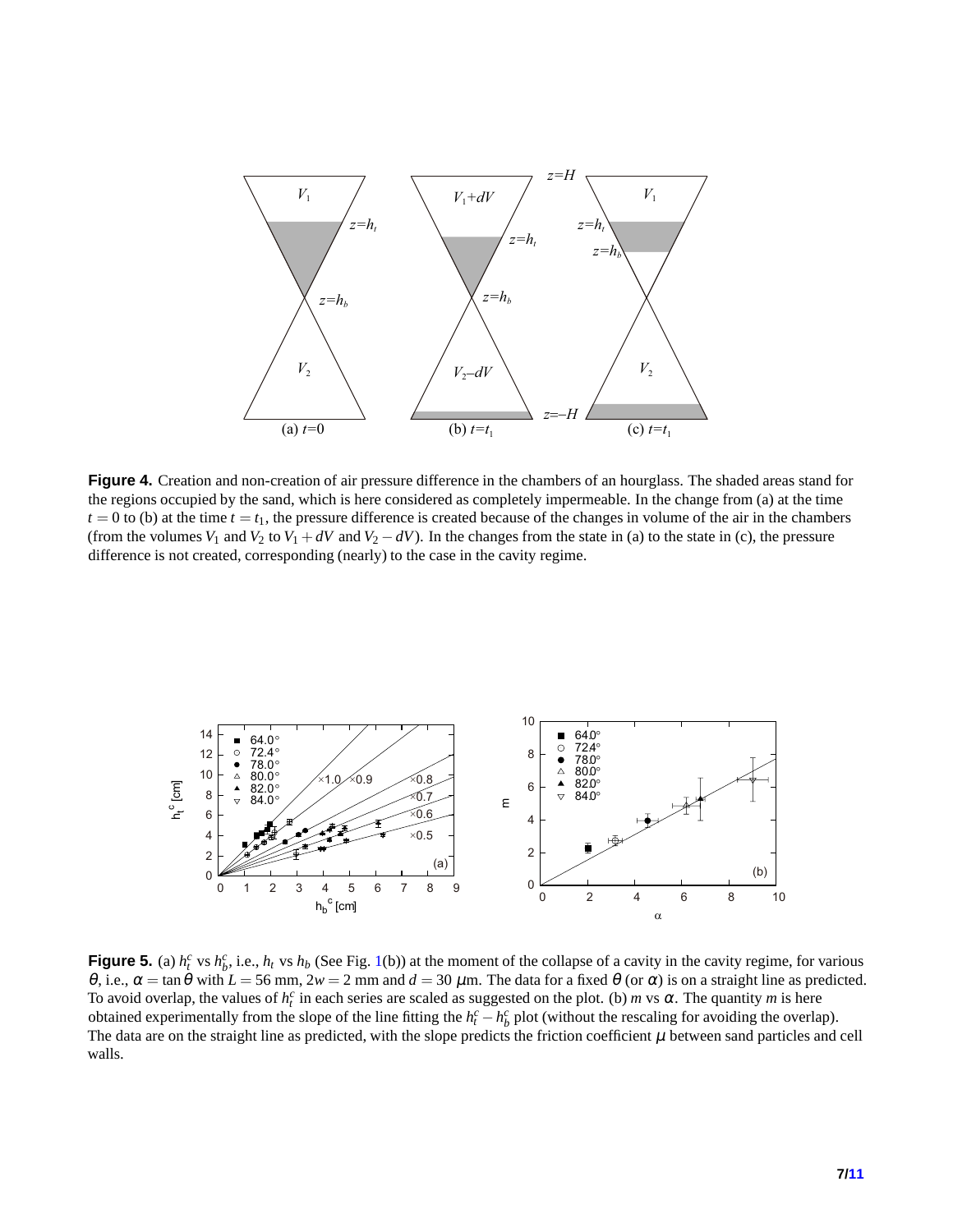This linear relation  $h_t^c \simeq h_b^c$  for various conditions shown in Fig. [5\(](#page-6-1)a) can be explained by the condition that the cavity collapse occurs when gravitational force  $F_g$  acting on the sand layer exceeds friction force  $F_{\text{fric}}$  acting on the layer from the cell walls. The force  $F_g$  is simply estimated by  $\rho g L[(h_t^c)^2 - (h_b^c)^2]/\alpha$  with  $\rho$  representing the density of the granular layer. The force  $F_{\text{fric}}$  is estimated as  $\mu \rho g L (h_t^c - h_b^c)^2$  when  $L \gg H$  as shown in Methods. When a cavity starts growing, the condition  $F_{\text{fric}} > F_g$  holds. As the cavity becomes larger, both forces decrease but the gravitational force decreases more slowly. As a result, the condition  $F_{\text{fric}} = F_g$  is satisfied in the end, resulting in the collapse of the cavity. This last condition for  $L \gg H$  gives

$$
h_t^c = \frac{m+1}{m-1} h_b^c \tag{4}
$$

with

<span id="page-7-1"></span><span id="page-7-0"></span>
$$
m = \mu \tan \theta = \mu \alpha \tag{5}
$$

This equation explains the linear relation shown in Fig. [5\(](#page-6-1)a) (All the data in Fig. [5](#page-6-1) are obtained for *L* = 56 mm, which satisfies the necessary condition  $L \gg H$  for Eq. [\(4\)](#page-7-0) to be valid). From the slope of the linear fitting line that should be equal to  $(m+1)/(m-1)$ , we obtain *m* as a function of  $\alpha$ , as shown in Fig. [5\(](#page-6-1)b). As predicted in Eq. [\(5\)](#page-7-1), *m* is linearly dependent on  $\alpha$ , from which the friction coefficient is obtained as  $\mu = 0.775 \pm 0.032$ . This value also justifies our theory because this value is a reasonable value as a friction coefficient.

The effect of pressure gradient discussed for an intermittent regime in the previous studies<sup>[8,](#page-9-4)[9](#page-9-5)</sup> may play an essential role also in the cavity regime for the stabilization of the suspended sand layer although the cavity regime is not an intermittent regime. However, the collapse condition given in Eq. [\(4\)](#page-7-0) is still predominantly determined not by the pressure difference but by the friction in the present cavity regime. There are several reasons for this as follows:

(1) The pressure difference that would be accumulated if the sand layer were completely impermeable seems to be rather small. This is because, during the cavity formation in which the height *h<sup>b</sup>* is increasing, the height *h<sup>t</sup>* is almost fixed to the initial position, as illustrated in Fig. [4\(](#page-6-0)c). Note that if *h<sup>t</sup>* is completely fixed and the sand layer is completely impermeable, the pressure difference should not be created at all. This is because, in such a case, as illustrated in Fig. [4,](#page-6-0) there is no change in volume for the air in the space above the sand layer (i.e., in the region,  $H > z > h_t$ ), and no volume change occurs also for the air in the space below the sand layer and above the sand accumulated at the bottom of the lower chamber (i. e., in the region,  $h_b$  >  $z \gtrsim -H$ ): air is neither compressed nor expanded.

(2) Even if a small pressure difference is created as suggested in (1), the pressure difference seems to be considerably reduced in reality during the formation of the cavity. This is experimentally supported in two ways. (a) Careful observation near the top surface of the sand layer (at the position  $z \ge h_t$ ) reveals that sand particles are vigorously ejected upwards because of air flow coming out from the sand layer, which obviously relaxes the pressure gradient. (b) As soon as *h<sup>b</sup>* approaches the critical value, the cavity collapses without any observable delay; If the sand layer were predominantly supported by the pressure differences accumulated before reaching the critical state, the collapse would occur only after a delay time in which the pressure gradient would be reduced to some extent by the permeation of air through the sand layer; In fact, in the previous work<sup>[9](#page-9-5)</sup> in which the effect of pressure gradient is important, they observed such a waiting time  $T_i$  of the order of a few seconds. The effect of air permeation during the cavity formation, described in (a), obviously helps stabilize the sand layer because of the viscous drag due to air, especially because the permeability becomes smaller when the grain size is small. However, the fact that the pressure gradient seems almost completely relaxed by the time of the collapse (if otherwise, the delay time should be noticeable because of the small permeability), as discussed in (b), implies that the collapse condition cannot be strongly affected by the pressure gradient.

(3) The collapse condition governed by the gravitational and friction force can be dimensionally justified. The two forces acting on the suspended granular layer are given both as  $\rho g L H^2$  as implied above because  $h_t$  and  $h_b$  are roughly of the same order of magnitude as *H*. These estimates elucidate why these two forces can balance with each other to give the collapse condition. On the contrary, the force on the layer that originates from the pressure difference between two chambers scales as  $cP(\Delta V/V)A$ , where  $\Delta V$  is very small as implied in (1) and the numerical coefficient *c* is also very small as suggested in (2). Here, *P* is the initial pressure of the chambers and *A* is a characteristic area of the layer, whereas *V* and ∆*V* are a characteristic volume of chambers and changes in them, respectively. Since  $\Delta V/V$  and A roughly scale as  $\delta/H$  and LH, respectively, the ratio of the pressure force to the gravitational or frictional force scales as *c*(*P*/ρ*gH*)(δ/*H*). Here, δ is the downwards shift of  $h_t$  during the cavity formation, which produces the pressure gradient. As mentioned in (1),  $\delta$  is significantly small in the cavity regime. Thus, the ratio  $(P/\rho g H)(\delta/H)$  is typically of the order of unity. This justifies why the pressure effect is less dominant because *c* is very small due to the effect of relaxation described in (2).

(4) The two independent checks for the agreement between theory and experiment shown in Fig. [5\(](#page-6-1)a) and (b) strongly support that the collapse of the cavity is properly described by the balance between the gravitational and frictional forces. If the collapse condition is governed not by the friction force but by the pressure difference, we expect that neither Eq. [\(4\)](#page-7-0) nor Eq. [\(5\)](#page-7-1) are correct. In reality, both Eq. [\(4\)](#page-7-0) and Eq. [\(5\)](#page-7-1) are well confirmed as shown in Fig. [5\(](#page-6-1)a) and (b), respectively.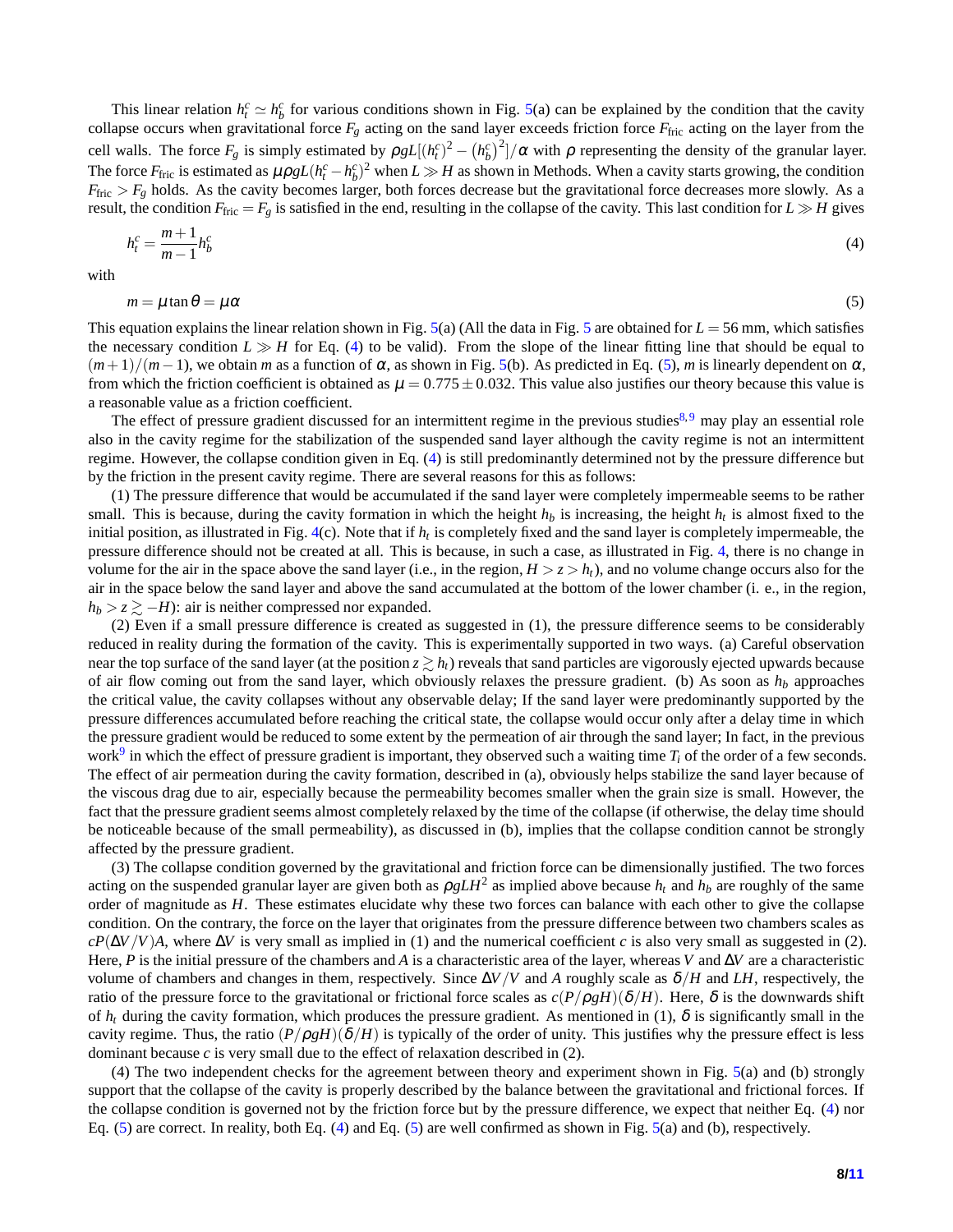#### **Discussion**

At this point, we discuss crude estimates for  $\tau$ , although a better physical understanding of the life time  $\tau$  possibly related to a reorganization time of granular structure will be an important issue to be resolved in the future. One possibility is based on the free fall motion of a grain: this gives  $\tau \sim \sqrt{d/g}$ . Another possibility is based on viscous drag by the capillary bridges at the contacts: writing the balance between the viscous and gravitational force as  $\eta U/d^2 \sim \rho g$ , with the viscosity of water being <sup>η</sup> and with the characteristic velocity *U* scaling as *d*/τ, we obtain <sup>τ</sup> ∼ <sup>η</sup>/(ρ*gd*). Both crude estimates give similar orders of magnitude:  $\tau \sim$  ms. This is comparable to  $\tau$  estimated by *V* and *d* on the basis of Eq. [\(2\)](#page-3-1). In addition, both estimates with Eq. [\(2\)](#page-3-1) and Eq. [\(3\)](#page-5-0) are consistent with qualitative behaviors of *V* and *B* in Fig. [3\(](#page-4-0)d).

While humidity affects  $\tau$  as indicated above, the precise control of humidity is experimentally difficult. For example, the data in Fig. [3\(](#page-4-0)a) can be obtained within approximately 10 seconds, so that we observe a well defined *V*,*B*, and *T* in Fig. [3\(](#page-4-0)a). However, the data in Fig. [3\(](#page-4-0)b)-(d) cannot be obtained in such a short duration and in fact obtained within several hours in the same room. Because of this non-precise control of humidity, we should be satisfied not by a quantitative but by qualitative agreement between theory and experiment in Fig. [3\(](#page-4-0)b)-(d).

However, we expect the humidity dependence is not too strong. This is because of the following reasons: (1) The bubbling regime appears for larger grains so that the effect of cohesion should be relatively weak in the bubbling regime; (2) The qualitative agreement between theory and experiment in the bubbling regime was obtained, in spite of the non-precise control of humidity; (3) If *d*-dependence of <sup>τ</sup> were strong, it could change qualitative behaviors of *V* and *B* in Fig. [3\(](#page-4-0)d).

The reason we observed bubbling and cavity collapse in a hopper that are quite visible to a level never reported in the literature may be the following. The key factor that we successfully observed spontaneous bubbling and cavity collapse in a hopper is the stabilization of a suspended granular layer. When the bubbling regime is observed, the cell thickness is relatively small and the cell is quasi-two dimensional. This helps stabilize a suspended layer because the layer is sandwiched in a small gap between the cell walls, to create a cavity at the outlet, which is soon closed by clogging. When the cavity collapse is observed, the cell thickness is relatively large. In this case, the cohesion force between small sand particles helps stabilize a suspended layer, to create a cavity at the outlet, which is not soon closed because clogging is harder to occur when the cell thickness is large. These stabilization conditions have not been well satisfied in most of the previous physical studies.

However, a phenomenon similar to the one in our bubbling regime are reported<sup>[8,](#page-9-4)[9](#page-9-5)</sup> as already mentioned, in which the importance of the pressure gradient is highlighted. In this respect, the present study provides the following perspective. The pressure gradient is especially important in intermittent regimes, which includes the bubbling regime of the present study. In intermittent regimes, we can recognize two phases: the active phase in which the flow through the orifice is maintained and the inactive phase in which the flow is stopped. At least conceptually (although the details are dependent on experimental parameters such as the geometry of hoppers and the size of grains), the characteristic time scale for the inactive phase is described by Darcy law for the permeation of viscous fluid in a porous medium as discussed previously,<sup>[8,](#page-9-4)[9](#page-9-5)</sup> whereas the characteristic time for the active phase is characterized by the condition of clogging as discussed in the present paper. Note that in the cavity regime of the present study, which is not an intermittent phase, the pressure gradient may be important for the stabilization of the suspended sand layer but it does not govern the condition of the collapse of the cavity.

The spontaneous bubbling and cavity collapse we discussed in this study may be useful for mixing a fluid and powder in industrial applications. This is expected because forced fluidization processes are essential for applications, such as petroleum refining and biomass gasification, in which bubbles created in fluidized bed reactors affect the efficiency.<sup>[26,](#page-10-8)[27](#page-10-9)</sup> A merit of the bubbling and cavity collapse discussed in the present study is that these phenomena occur spontaneously due to gravity and there is no need to pump a fluid inside a granular medium: efficient or violent mixing (by virtue of the bubbling or cavity collapse, respectively) is repeatedly achieved just by rotating a container. In other words, the fluidized bed reactor is driven by an externally imposed air flow, whereas the present bubbling and cavity regimes are driven spontaneously by gravity.

To conclude, the present results reveal novel aspects of granular dynamics when a suspended granular layer becomes stabilized to a certain extent and the interplay of the stabilized granular bed and clogging of the granular flow is important, which could open new avenues of research within granular physics. We have shown (1) that bubbling and cavity emerge as a result of the interplay of the clogging and the stability, (2) that the rising speed of a bubble (comparable to the growing speed of a cavity), the initial bubble size and the constant formation of bubbles are understood by introducing a life time for a sand particle exposed to the interface of a suspended granular layer and a clogging condition resulting from the competition between two characteristic flow rates, and (3) that the sudden collapse of the suspended layer is explained by considering a force balance between gravity and solid-like friction with walls. The present results would be relevant to applications for mixing a fluid with grains.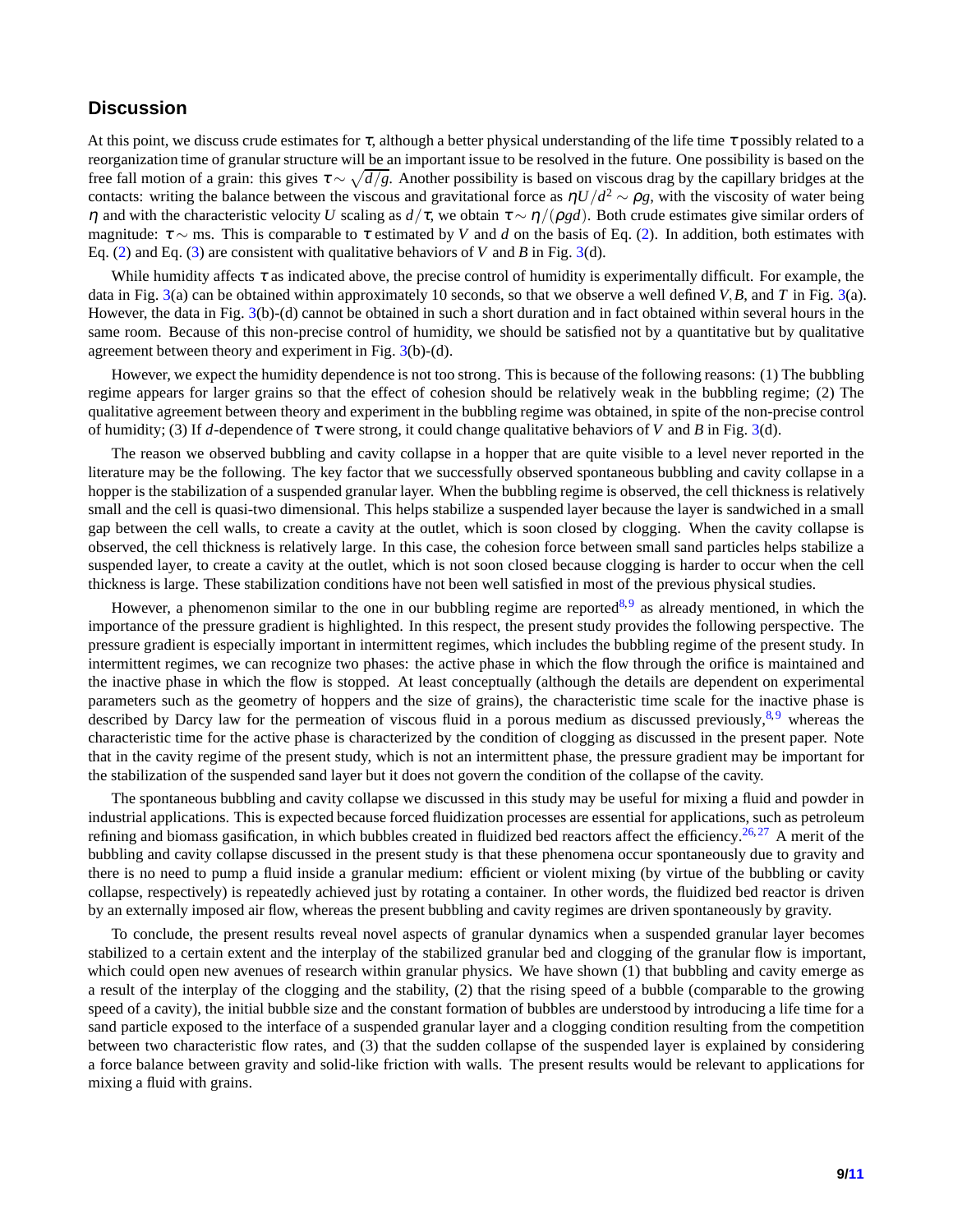## **Methods**

#### **Experimental**

The experiment is performed with a cell composed of acrylic plates of thickness 3 mm. The height 2*H* is fixed to 162 mm, whereas the thickness L and the slope  $\alpha$  (that defines the angle  $\theta$ ) range from 3 to 56 mm, and from 60 to 85 deg., respectively. The outlet width 2*w* of the hopper is varied from 1.5 to 3 mm. The average diameter *d* of beads is changed from 30 to 100 µm (GLB-30, GLB-40, GLB-60, GLB-100, Assoc. Powder Process Ind. and Eng., Japan). We observe the transport of beads through the outlet by taking movies using a video camera (Canon, iVHS HF S21) either from the front or lateral side of the cell.

#### **Theory**

The force *F*<sub>fric</sub> can be estimated by noting that the pressure inside the granular medium is in the hydrostatic regime (the sand layer is not thick enough for Janssen's model to be valid<sup>[28,](#page-10-10)[29](#page-10-11)</sup>): the pressure inside the granular medium at position *z* measured from the outlet is simply given by  $p = p_0 + \rho g(h_t^c - z) \simeq \rho g(h_t^c - z)$ . The friction force is acting from the two vertical walls and the other two walls with slope  $\alpha$ . We consider a simple case  $L \gg H$ , in which the latter contribution becomes dominant. For a wall element *Ldl*  $(d \sin \theta = dz)$  at the the height *z*, the normal force is given by  $\rho g(h_t^c - z)$ : this element is subject to the friction force  $\mu \rho g (h_t^c - z) L dl$  with  $\mu$  the coefficient of the maximal static friction along the slope  $\alpha = \tan \theta$  and thus the vertical component is given by  $\mu \rho g (h_t^c - z) L dz$ . For the layer located between the position  $h_b^c$  to  $h_t^c$  the total friction  $F_{\text{fric}}$ applied by the two walls of slope  $\alpha$  is given by  $F_{\text{fric}} = 2\mu \rho g L \int_{h_b^c}^{h_f^c} (h_t^c - z) dz$ , which gives the expression used in deriving Eq.  $(4).$  $(4).$ 

### <span id="page-9-0"></span>**References**

- <span id="page-9-1"></span>**1.** Andreotti, B., Forterre, Y. & Pouliquen, O. *Granular media: between fluid and solid* (Cambridge University Press, 2013).
- <span id="page-9-2"></span>**2.** Herminghaus, S. *Wet granular matter: a truly complex fluid* (World Scientific, 2013).
- **3.** Nordstrom, K. *et al.* Microfluidic rheology of soft colloids above and below jamming. *Phys. Rev. Lett.* **105**, 175701 (2010).
- **4.** Bi, D., Zhang, J., Chakraborty, B. & Behringer, R. Jamming by shear. *Nature* **480**, 355–358 (2011).
- **5.** Seth, J., Mohan, L., Locatelli-Champagne, C., Cloitre, M. & Bonnecaze, R. A micromechanical model to predict the flow of soft particle glasses. *Nature Mater.* **10**, 838–843 (2011).
- <span id="page-9-3"></span>**6.** Takehara, Y. & Okumura, K. High-velocity drag friction in granular media near the jamming point. *Phys. Rev. Lett.* **112**, 148001 (2014).
- <span id="page-9-4"></span>**7.** Suzuki, K. & Hayakawa, H. Divergence of viscosity in jammed granular materials: A theoretical approach. *Phys. Rev. Lett.* **115**, 098001 (2015).
- <span id="page-9-5"></span>**8.** Wu, X., M˚aløy, K., Hansen, A., Ammi, M. & Bideau, D. Why hour glasses tick. *Phys. Rev. Lett.* **71**, 1363 (1993).
- <span id="page-9-6"></span>**9.** Le Pennec, T. *et al.* Ticking hour glasses: experimental analysis of intermittent flow. *Phys. Rev. E* **53**, 2257 (1996).
- <span id="page-9-7"></span>**10.** To, K., Lai, P.-Y. & Pak, H. Jamming of granular flow in a two-dimensional hopper. *Phys. Rev. Lett.* **86**, 71 (2001).
- <span id="page-9-8"></span>**11.** Helbing, D., Johansson, A., Mathiesen, J., Jensen, M. H. & Hansen, A. Analytical approach to continuous and intermittent bottleneck flows. *Phys. Rev. Lett.* **97**, 168001 (2006).
- **12.** Brown, R. Minimum energy theorem for flow of dry granules through apertures. *Nature* (1961).
- **13.** Beverloo, W., Leniger, H. & Van de Velde, J. The flow of granular solids through orifices. *Chem. Eng. Sci.* **15**, 260–269 (1961).
- <span id="page-9-9"></span>**14.** Nedderman, R. *Statics and Kinematics of Granular Materials* (Cambridge Univ. Press, 1992).
- <span id="page-9-10"></span>**15.** Jaeger, H. M., Nagel, S. R. & Behringer, R. P. Granular solids, liquids, and gases. *Rev. Mod. Phys.* **68**, 1259–1273 (1996).
- <span id="page-9-11"></span>**16.** Janda, A., Zuriguel, I. & Maza, D. Flow rate of particles through apertures obtained from self-similar density and velocity profiles. *Phys. Rev. Lett.* **108**, 248001 (2012).
- <span id="page-9-12"></span>**17.** Rubio-Largo, S., Janda, A., Maza, D., Zuriguel, I. & Hidalgo, R. Disentangling the free-fall arch paradox in silo discharge. *Phys. Rev. Lett.* **114**, 238002 (2015).
- 18. Aguirre, M. A., Grande, J. G., Calvo, A., Pugnaloni, L. A. & Géminard, J.-C. Pressure independence of granular flow through an aperture. *Phys. Rev. Lett.* **104**, 238002 (2010).